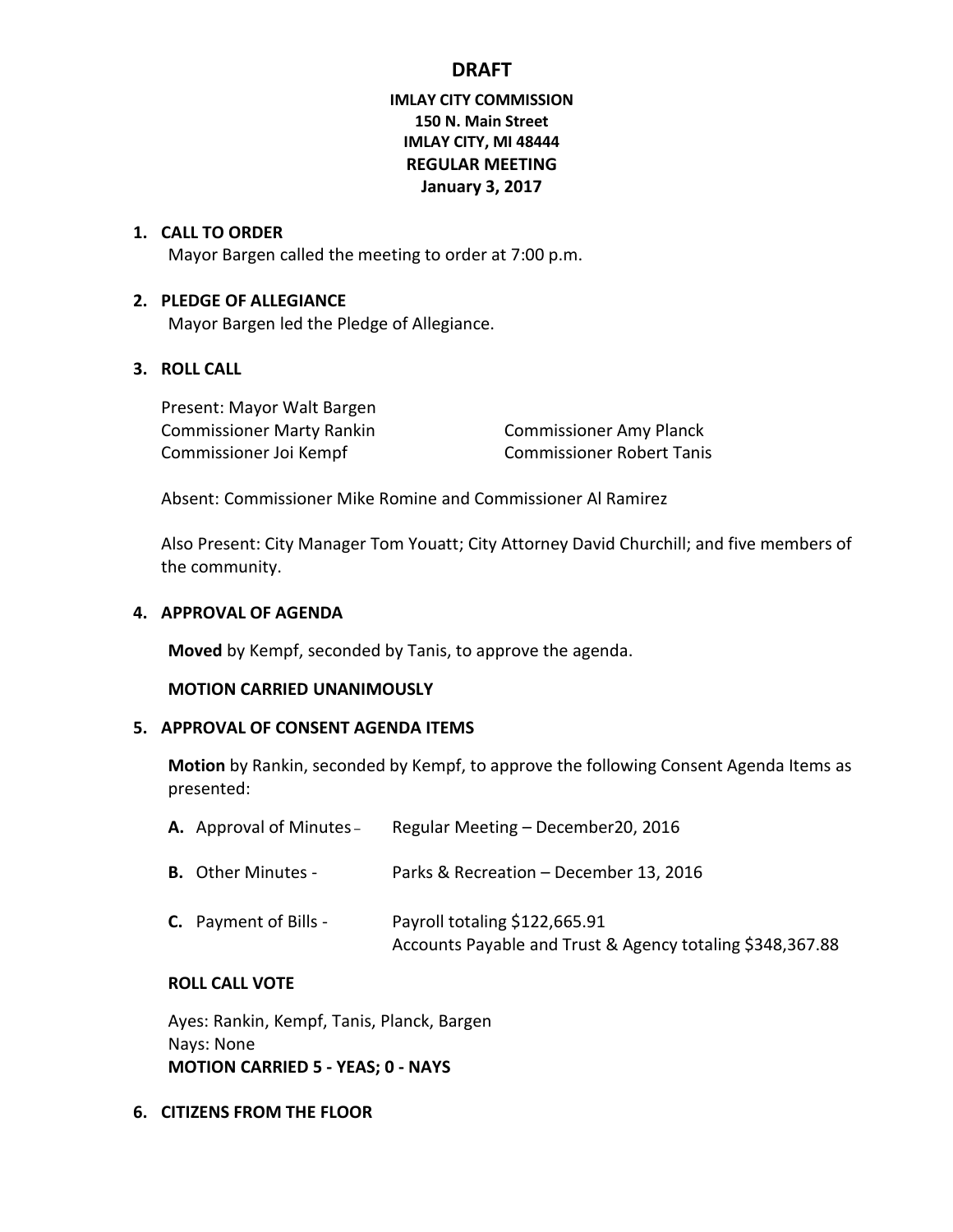# **DRAFT**

Mr. Alan Rosenbalm, Imlay City, addressed the Commission to relay his concern over the need to install sidewalks on M-21 and how busy the intersection of Almont Ave. and M-21 is for people who are walking. He wondered if a cross walk or traffic light could be put in there to make it safer for individuals who are walking.

## **7. OLD BUSINESS**

## **A. Amendment to Traffic Code Ordinance – Second Reading**

### **MOTION CARRIED UNANIMOUSLY**

City Manager Tom Youatt noted that the amended ordinance defines no parking on all city streets and at the Lamb Steele and Bancroft Street parking lots from the hours of 2:30 a.m. to 6:00 a.m. from November  $15<sup>th</sup>$  to April  $15<sup>th</sup>$  of each year. Youatt feels the amendment accomplishes this goal.

**Motion** by Rankin, seconded by Planck, to approve the second reading of the Amendment to the Traffic Code Ordinance; Chapter 71 – Parking Regulations; Section 71.06 – Schedule of Offenses and Fines, as presented.

### **MOTION CARRIED UNANIMOUSLY**

### **8. NEW BUSINESS**

### **A. Notice of Unpaid 2016 Charges**

City Manager Tom Youatt explained that this was the 2016 unpaid charges. The owners have until January 31st, 2017 to pay this outstanding amount or they will be added to the 2017 Summer Tax Roll.

Mayor Bargen questioned what the process is to do this and if it is cost effective. Youatt stated it is cost effective to go through the process and it is in line with the City Charter.

**Motion** by Rankin, seconded by Tanis, to approve the Notice of Unpaid Charges for Special Assessment, as presented.

## **ROLL CALL VOTE**

Ayes: Kempf, Tanis, Planck, Rankin, Bargen Nays: None **MOTION CARRIED 5 - YEAS; 0 - NAYS**

### **B. Proclamation for Brad Snyder**

Mayor Bargen presented the Proclamation for Brad Snyder. He wants to commend and recognize Brad for his dedication to the City.